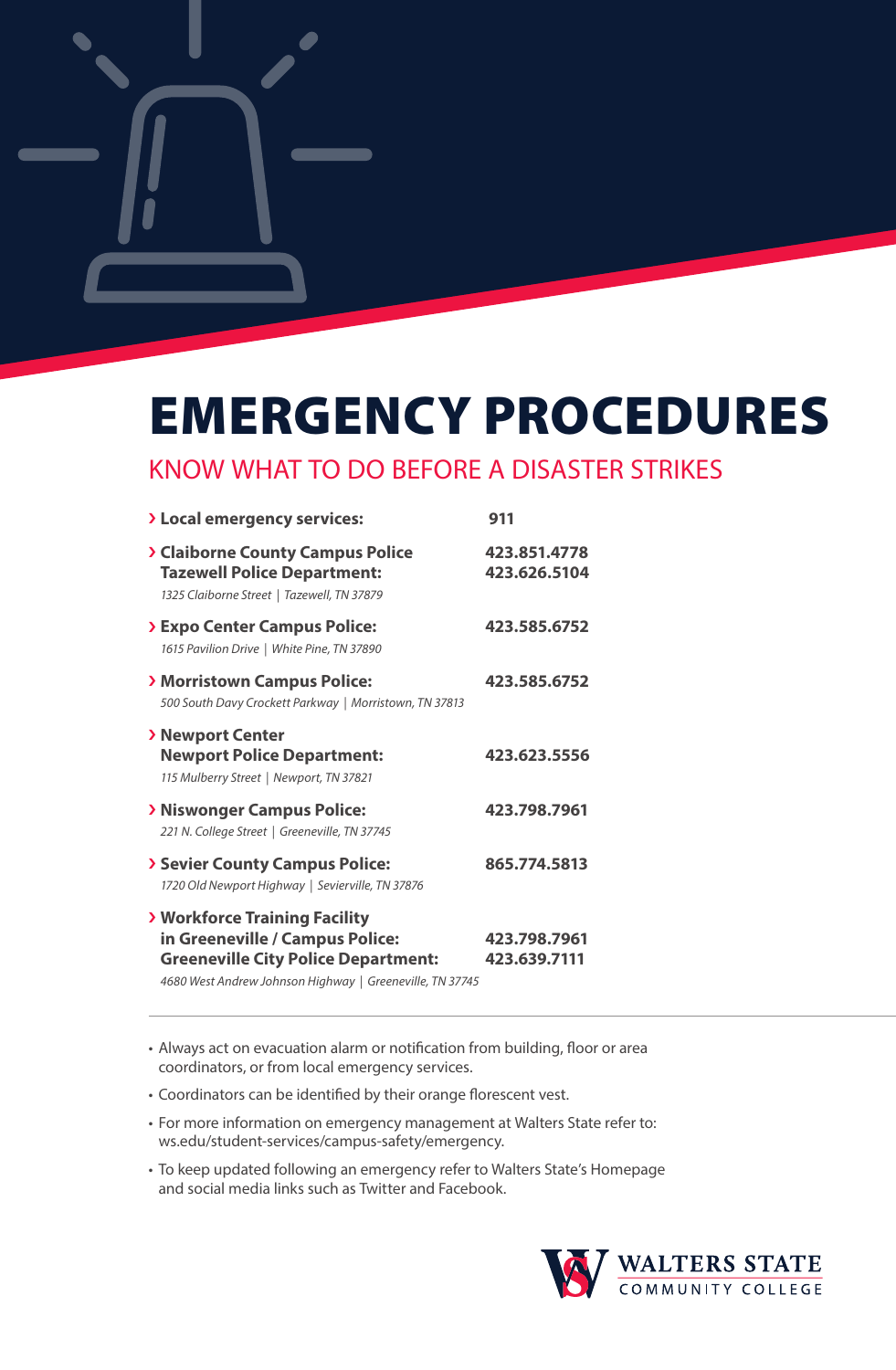### **Actions to take upon hearing the evacuation alarm (fire alarm) or upon being instructed by a campus official**

- Evacuate the building IMMEDIATELY via the nearest unobstructed fire exit — unless instructed otherwise.
- Gather any personal items within reach such as backpack, keys, electronics, purses or wallets. Do not go back to an area that you are away from to get personal items.
- Follow the instructions of building, floor or area coordinators at all times. Assist individuals with disabilities if asked.
- If you need help getting out of a building that is not ground level, proceed to the refuge area and contact campus police or local 911.
- Help guide visitors out of the building.
- Move quickly, calmly and as quietly as possible.
- DO NOT use elevators.
- DO NOT carry food or drink.
- Merge in stairwells with occupants from other floors to exit the building.
- Assemble at the designated outdoor rally point for the building occupied.
- Advise the building or floor coordinator if anyone you know is unaccounted for.
- DO NOT re-enter the building until the ALL CLEAR has been given by the building coordinator or local fire department.

#### **AFTER HOURS, ALL BUILDING OCCUPANTS MUST:**

- > Know the location of the nearest fire alarm, emergency exit and evacuation rally point.
- › Call 911 and/or campus police.
- > Proceed out of the building to the designated rally point to await further instruction.

#### **ALL CLEAR**

- › Remain at the rally point until the ALL CLEAR is announced by building coordinator, campus police or local emergency services.
- If the fire alarm stops, it does not mean the emergency is over.
- › Normal routine may resume once the ALL CLEAR is given by an official of the college or emergency services.

### EVACUATION PROCEDURE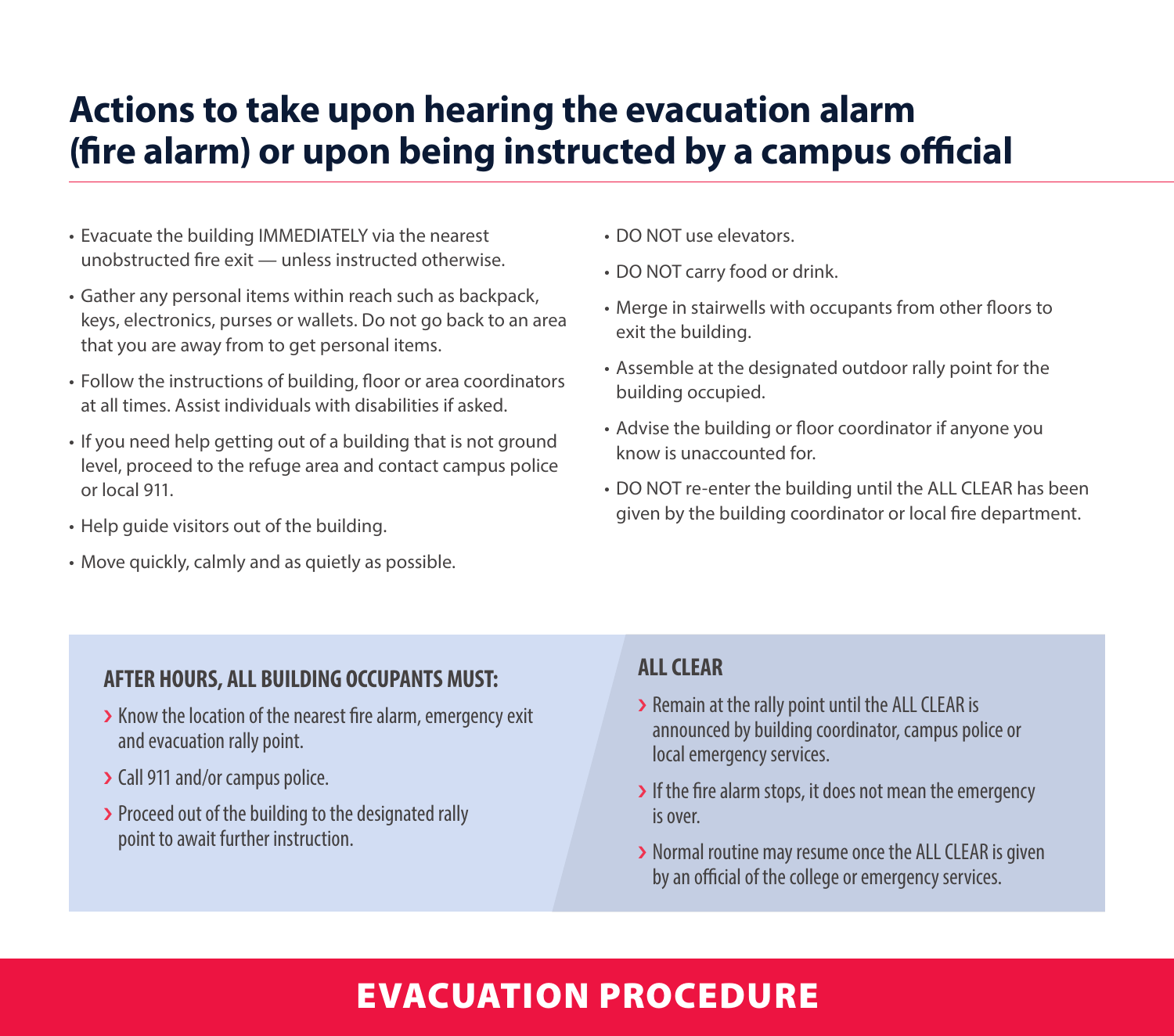### **Actions to take if required to relocate, to a more protected area**

- › **When information is received from any WSCC personnel that relocation is necessary, relocate inside the building as follows:** 
	- Proceed to the assigned building relocation area IMMEDIATELY via the nearest unobstructed fire exit unless instructed otherwise. Move quickly, calmly, and as quietly as possible.
	- Gather any personal items within reach such as backpack, keys, electronics, purses or wallets. Do not go back to an area that you are away from to get personal items.
	- Check your area to ensure everyone is out.
	- Close doors (DO NOT LOCK) and turn off lights to indicate the area has been checked and cleared.
	- Follow the instructions of building, floor or area coordinators at all times when instruction is being given. Assist individuals with disabilities if asked.
- If you need help getting to the relocation area, proceed to the refuge area and contact campus police or local 911.
- DO NOT use elevators.
- DO NOT carry food or drink.
- Merge in stairwells with occupants from other floors to exit the building.
- Assemble at the designated indoor relocation area for the building occupied.
- Once there, sit on floor with knees drawn to chest and protect your head and neck with your hands and arms, books, purse or backpack until danger has passed.
- Advise the building or floor coordinator if anyone you know is unaccounted for.
- DO NOT leave the relocation area until the ALL CLEAR has been given by the building coordinator, campus police or local emergency services.

#### **AFTER HOURS, ALL BUILDING OCCUPANTS MUST:**

- > Know the location of the nearest emergency exit and designated relocation area.
- › Call 911 and/or campus police.
- > Proceed out of the building to the designated rally point to await further instruction.

#### **ALL CLEAR**

› Remain at relocation area until the ALL CLEAR is announced by the building coordinator, campus police or local emergency services.

### RELOCATION PROCEDURE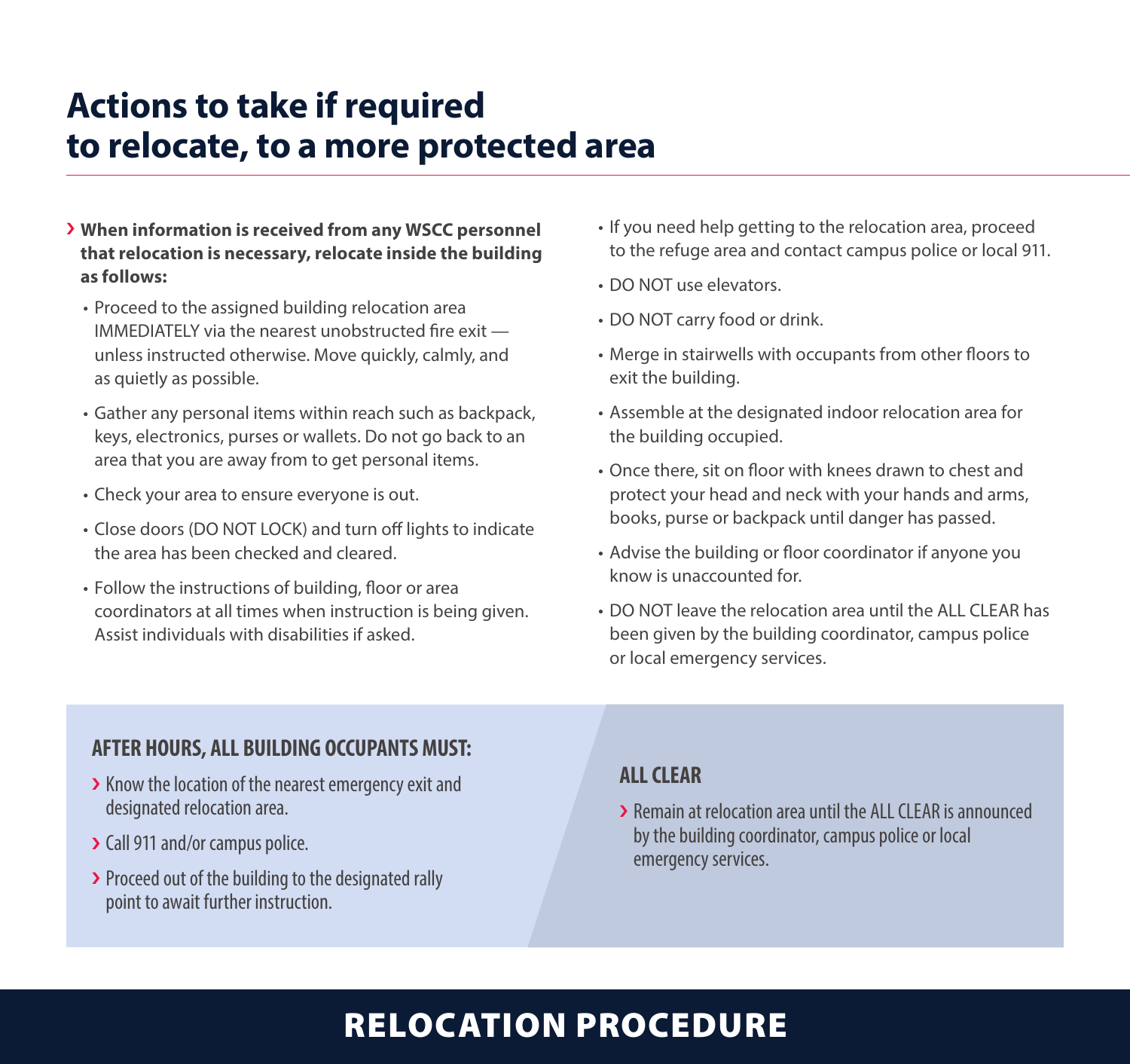### **Actions to take if required to lockdown or shelter-in-place**

### PROTECTIVE ACTIONS

#### › **Take appropriate steps to reduce your vulnerability as:**

- Silence cell phones and place signs in windows; but remember the attacker may see these as well.
- Close blinds, block windows, turn off radios, and computers.
- Place signs in exterior windows identifying location and injured.
- Keep calm and quiet.
- After securing the room, people should be positioned out of sight and behind items that may offer protection.

### UNSECURED AREAS

- › **If you find yourself in an open area, immediately seek protection by:**
	- Putting something between you and the assailant.
- Consider trying to escape if you know where the assailant is and there appears to be an escape route immediately available to you.
- If in doubt, find the safest area available and secure it the best way you can.

### PROVIDE SITUATIONAL INTELLIGENCE

- › **If safe to do so, call 911 and provide the following:**
	- What is happening?
	- Where you are located, including the building name and room number.
	- Injuries, if any, including the number of injured and types of injuries.
	- Your name and other information requested.

#### **AFTER HOURS, ALL BUILDING OCCUPANTS MUST:**

- > Know the location of the nearest emergency exit and designated relocation area.
- › Call 911 and/or campus police.
- > Stay in lock down/shelter-in-place area and await further instructions.

#### **ALL CLEAR**

› Remain at relocation area until the ALL CLEAR is announced by the building coordinator, campus police or local emergency services.

### LOCK DOWN / SHELTER-IN-PLACE PROCEDURE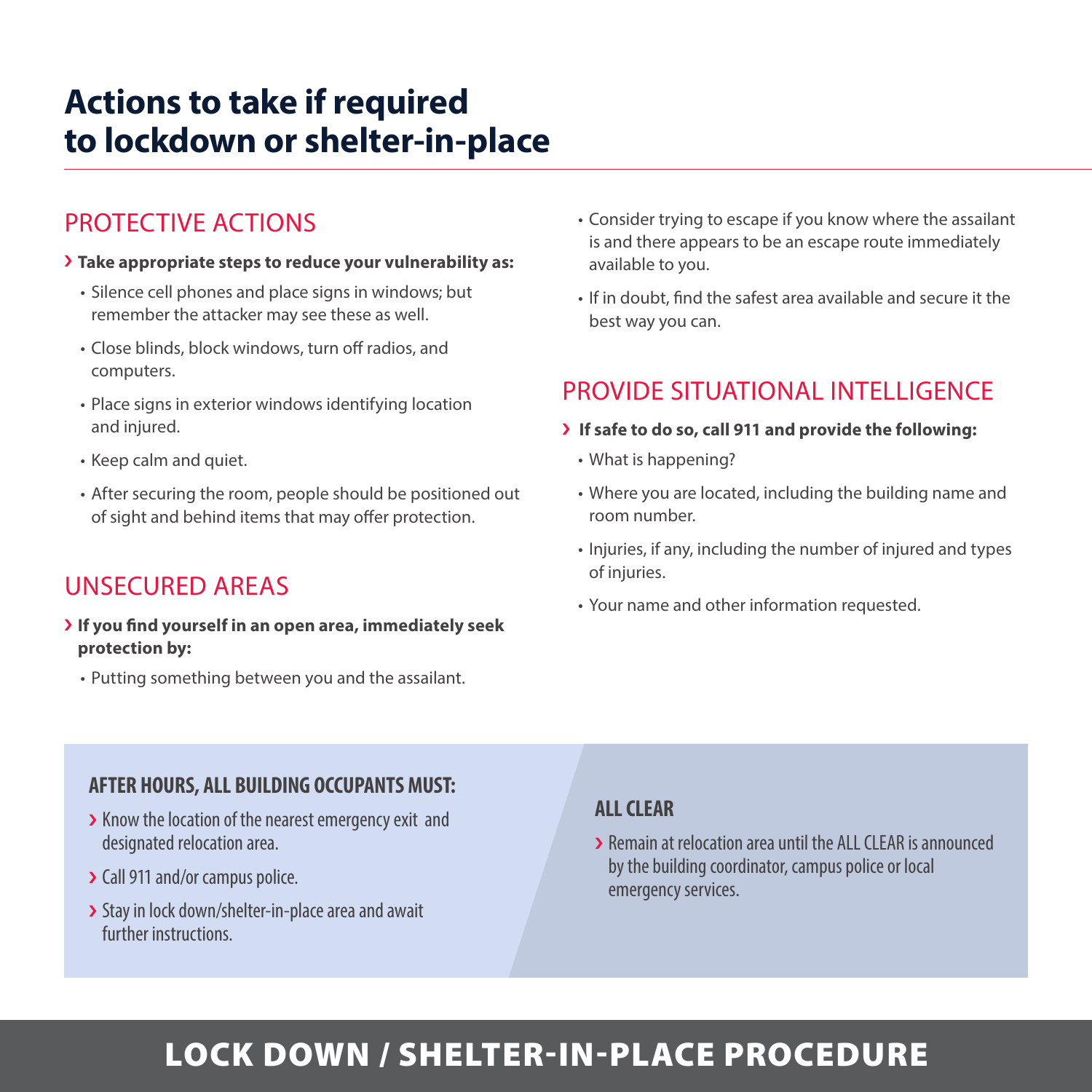### **If you see, smell, suspect or discover a fire or smoke**

**If safe, rescue/remove persons in immediate danger.**

**If safe, confine/contain the fire. Close doors after exiting the area. Activate alarm and call 911.**

### WHEN FIRE OR SMOKE IS DISCOVERED

- Walk, DO NOT run, to the nearest unobstructed emergency exit.
- DO NOT push or crowd.
- Merge with other occupants from other floors.
- DO NOT use elevators.
- DO NOT carry food or drinks.
- Feel doors, bottom to top, for heat using the back of your hand. If hot do not open door. If not hot, open the door slowly, standing behind and to one side.
- Exit building and proceed to the designated outdoor rally point for the building occupied.

### IF CAUGHT IN SMOKE

- Drop to your hands and knees and crawl to exit.
- Stay low to the floor as smoke will rise to the ceiling. Hold your breath as much as possible. Breathe shallowly through nose and use dry cloth (shirt, jacket, etc.) as a filter.

### IF CLOTHING CATCHES FIRE, IMMEDIATELY STOP, DROP AND ROLL





#### **IF TRAPPED IN A ROOM:**

› Place cloth material around or under the door to prevent smoke from entering the room. Close, DO NOT LOCK, as many doors as possible between you and the fire. Be prepared to signal from a window but do not break the window unless absolutely necessary.

#### **IF FORCED TO ADVANCE THROUGH FLAMES:**

- › Hold your breath, move quickly, and cover your head and hair.
- › Keep your head down and eyes closed as much as possible.

### FIRE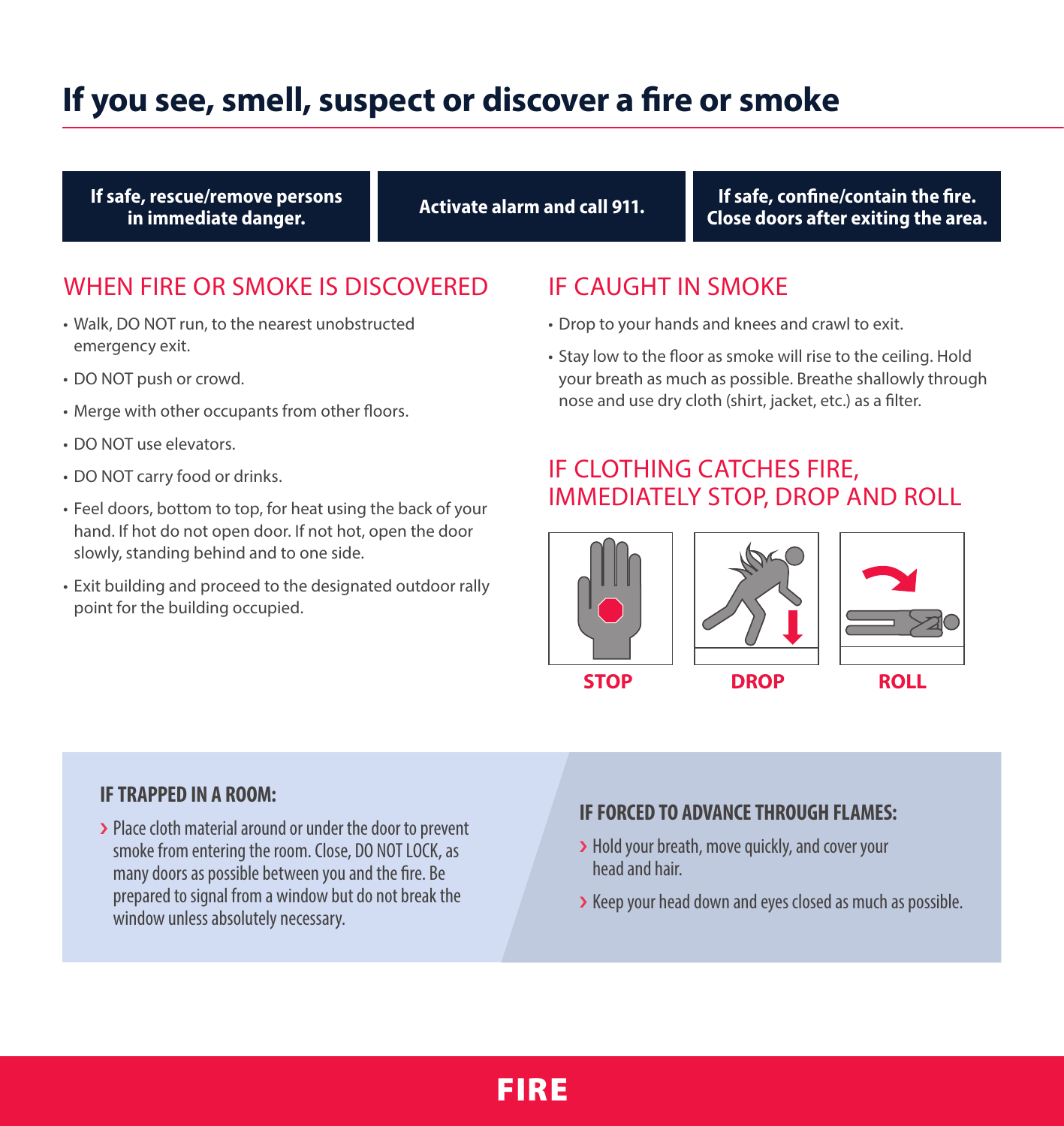### **Loss of power, lighting, water, elevators, communications and computer network**

### ASSESS THE EXTENT AND IMPACT OF THE FAILURE

| <b>Minor Failure</b>                                                                                           |                              | > If there is a power or wa<br>please ensure that any e<br>used at the time of the o<br>disconnected. |  |
|----------------------------------------------------------------------------------------------------------------|------------------------------|-------------------------------------------------------------------------------------------------------|--|
| <b>MINOR DISRUPTION TO ROUTINE</b><br><b>OPERATIONS, CONTACT:</b>                                              |                              |                                                                                                       |  |
| > Facilities Management                                                                                        | 423.585.2664                 |                                                                                                       |  |
| > Help Desk                                                                                                    | 423.318.2742                 | > If you are in an elevator<br>experience an elevator f                                               |  |
| <b>Major Failure</b>                                                                                           |                              | • STAY CALM. Use the eley<br>connect you directly wit                                                 |  |
| <b>MAJOR DISRUPTION TO ROUTINE</b><br><b>OPERATIONS CONTACT:</b>                                               |                              | Use your cell phone to c<br>Campus Police as listed                                                   |  |
| > Local emergency services                                                                                     | 911                          | • DO NOT try to open the                                                                              |  |
| > Facilities Management                                                                                        | 423.585.2664                 | • Wait for the arrival of the                                                                         |  |
| <b>&gt; Campus Police</b>                                                                                      |                              |                                                                                                       |  |
| • Claiborne County Campus Police<br><b>Tazewell Police Department:</b>                                         | 423.851.4778<br>423.626.5104 |                                                                                                       |  |
| • Expo Center Campus Police:                                                                                   | 423.585.6752                 |                                                                                                       |  |
| • Morristown Campus Police:                                                                                    | 423.585.6752                 |                                                                                                       |  |
| • Newport Center<br><b>Newport Police Department:</b>                                                          | 423.623.5556                 |                                                                                                       |  |
| • Niswonger Campus Police:                                                                                     | 423.798.7961                 |                                                                                                       |  |
| • Sevier County Campus Police:                                                                                 | 865.774.5813                 |                                                                                                       |  |
| • Workforce Training Facility<br>in Greeneville / Campus Police:<br><b>Greeneville City Police Department:</b> | 423.798.7961<br>423.639.7111 |                                                                                                       |  |
|                                                                                                                |                              |                                                                                                       |  |

*I***er failure within the building, equipment/faucets being utage are turned off and/or** 

during a power outage or failure:

- vator emergency phone. This will th the elevator monitoring service. contact Facilities Management or above.
- elevator doors or climb out.
- e elevator company staff.



### UTILITY FAILURE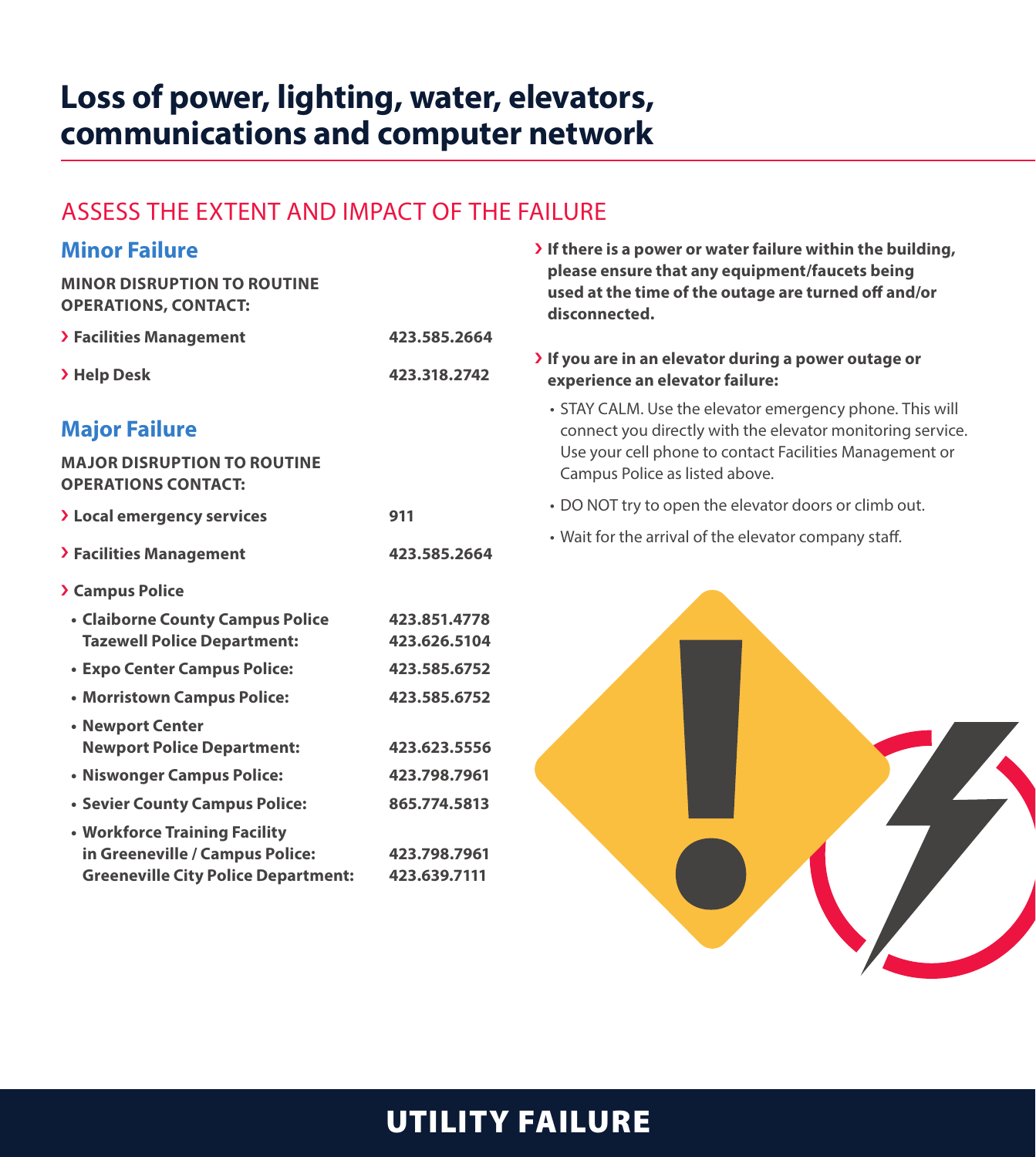## **Bomb threat information check sheet**

| Date:                                                                                                                                              | Time of call:                |  |  |
|----------------------------------------------------------------------------------------------------------------------------------------------------|------------------------------|--|--|
| Exact words used by caller:                                                                                                                        |                              |  |  |
|                                                                                                                                                    |                              |  |  |
| Description of caller:                                                                                                                             | Estimated age:               |  |  |
| $\Box$ Male $\Box$ Female $\Box$ Adult<br>$\Box$ Juvenile                                                                                          |                              |  |  |
| Ethnicity:                                                                                                                                         | Accent: $\Box$ Yes $\Box$ No |  |  |
| Speech:                                                                                                                                            |                              |  |  |
| $\Box$ Fast $\Box$ Slow $\Box$ Slurred $\Box$ Loud $\Box$ Soft $\Box$ Nasal $\Box$ High $\Box$ Deep $\Box$ Well Spoken $\Box$ Clear $\Box$ Muffled |                              |  |  |
| $\Box$ Stutter $\Box$ Lisp $\Box$ Foul $\Box$ Well Spoken $\Box$ Poorly Spoken                                                                     |                              |  |  |
| Background noise:                                                                                                                                  |                              |  |  |
| $\Box$ Traffic $\Box$ Trains $\Box$ Factory $\Box$ Aircraft $\Box$ Office $\Box$ Party $\Box$ Voice $\Box$ Quiet                                   |                              |  |  |
| Other Background Noise:                                                                                                                            |                              |  |  |

| <b>Questions to Ask</b>           | <b>Answers</b> |
|-----------------------------------|----------------|
| 1) Where is the bomb now?         |                |
| 2) What time will it explode?     |                |
| 3) What does it look like?        |                |
| 4) What kind of bomb is it?       |                |
| 5) What will cause it to explode? |                |
| 6) Did you place the bomb?        |                |
| 7) What is your name?             |                |
| 8) What is your address?          |                |

### BOMB THREAT CHECK SHEET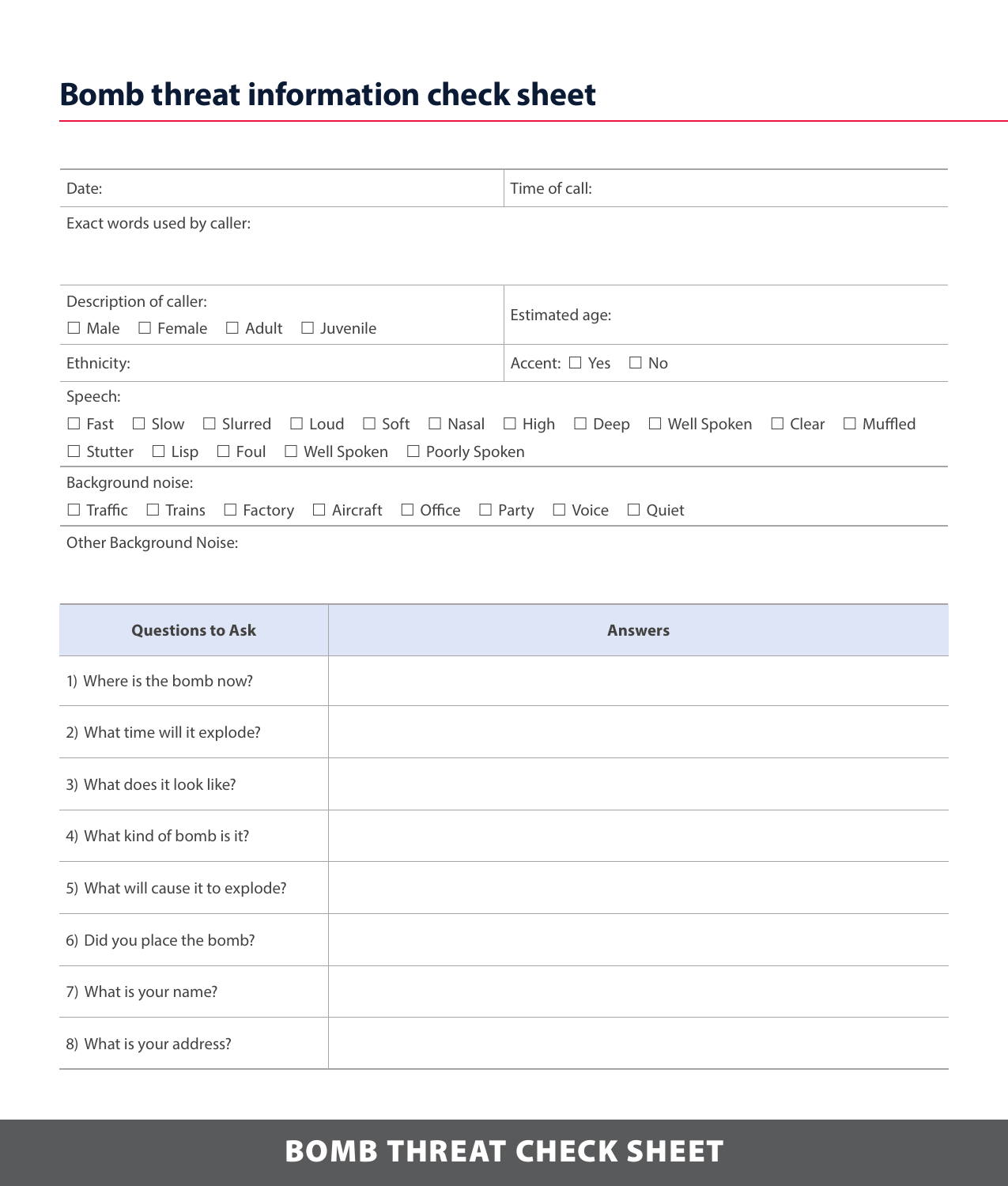### FOLLOW THESE STEPS

- › **Listen carefully and get information. DO NOT interrupt the caller.**
- › **Report the threat IMMEDIATELY to the local police, 911. Then contact Campus Police at your location or have someone else contact them.**
- › **Note EXACT wording of the threat from caller.**
- › **Keep the person talking and note answers to:**
	- WHEN will the bomb explode?
	- WHERE did you put the bomb?
	- WHAT does it look like?
	- WHAT kind of bomb is it?
	- WHAT will make it explode?
	- HOW long has the bomb been in position?
- › **Provide police the information obtained to include but not limited to:**
	- State your name and location, including city.
	- State location of bomb and time set to explode, if known.
	- Answer any questions as best you can, and follow the instructions given by police.
	- Notify and evacuate staff verbally if necessary.
	- DO NOT activate fire alarm (unless directed to do so by police).
	- DO NOT use cell phones.
	- DO NOT touch or move any suspicious object!
	- If caller hangs up, do not use the phone the call came in on until cleared by police to do so.
	- Note the time the call was received and the phone number it was received from if available.

**ONCE EVACUATED, DISPERSE AS FAR AWAY FROM THE BUILDING AS POSSIBLE TO THE RALLY POINT DESIGNATED FOR THE BUILDING OCCUPIED. IF POSSIBLE TAKE COVER BEHIND AVAILABLE OBJECTS IN THE EVENT OF DETONATION.**

**COMPLETE THE BOMB THREAT CHECKLIST ON THE PREVIOUS PAGE.**



### BOMB THREAT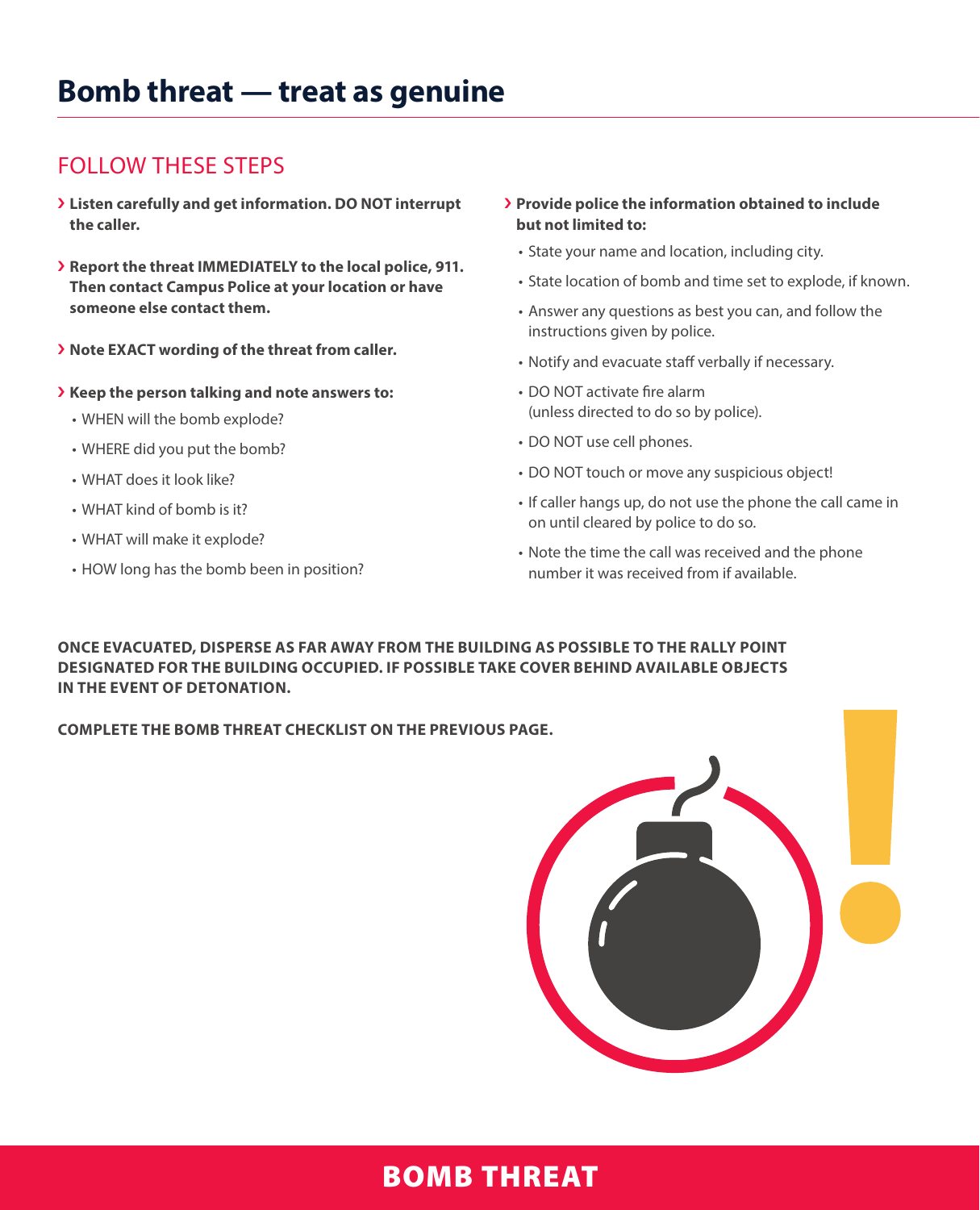### **If you are a victim of, or witness to, an active shooter**

#### **RUN**

**Escape if you can safely do so.**

#### **HIDE If unable to escape, hide.**

### **FIGHT**

**If unable to run or hide, as the last resort fight.**

### IN RESPONSE TO THE SOUND OF GUNFIRE, THE REPORT OF A SHOOTING OR WITNESSING A SHOOTING EVENT, THE FOLLOWING ACTIONS ARE RECOMMENDED.

- › **If the shooter is inside your building and you can escape:**
	- Do so by way of the nearest exit or window.
	- Notify anyone you encounter to exit the building immediately.
	- Evacuate to a safe area away from the danger, and take protective cover.
	- If you get out of the building and do not see a police officer, call 911 IMMEDIATELY.

#### › **If you are unable to escape the building:**

- Move out of hallways and into an office or classroom and lock the door.
- If the door will not lock, barricade it with whatever is available.
- Turn off the lights and silence your phone.
- Stay away from doors and windows.
- If possible and safe to do so call 911.
- Wait for police to come and find you.
- DO NOT answer the door or respond to commands until you are certain they are issued by a police officer or campus official.

#### **YOUR SAFETY COMES FIRST, NO HEROICS.**

#### › **If the shooter enters your office or classroom:**

- If possible and safe to do so call 911.
- If you cannot speak, leave the line open so the police can hear what's going on.
- As a last resort, FIGHT. Attempt to overcome the attacker.

#### › **If you are outside when a shooting occurs:**

- Drop to the ground immediately, face down as flat as possible.
- If within a few feet of a safe place for cover, duck and run to it.
- Move or crawl away from gunfire, trying to utilize any obstructions between you and the gunfire.
- When you reach a place of relative safety, stay down and do not move.
- When possible and you can safely do so call 911 and follow their instructions.



### ACTIVE SHOOTER / VIOLENCE / CRIME IN PROGRESS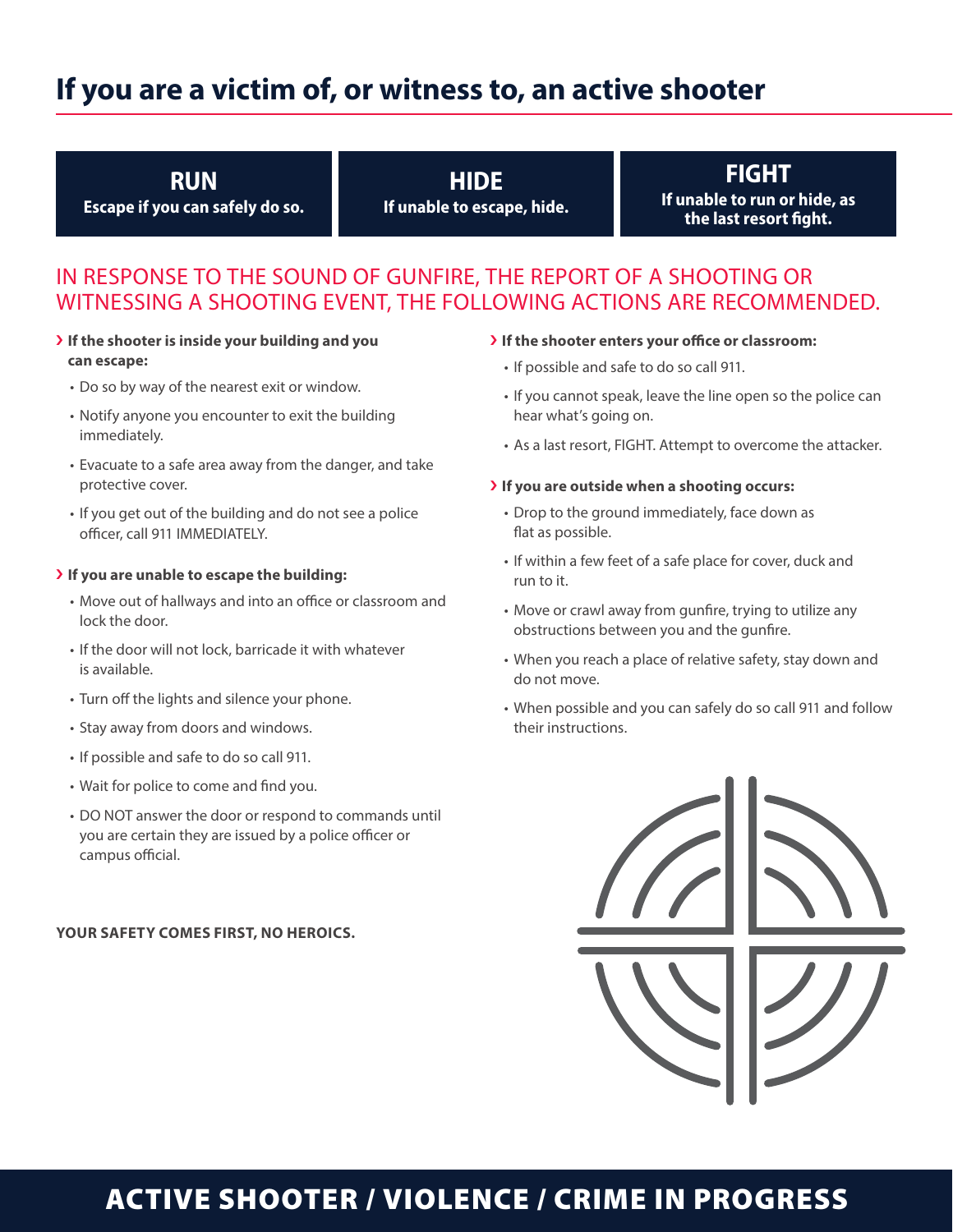### FOLLOW THESE STEPS IF YOU ARE INSIDE A BUILDING:



• Drop down on the floor or if in a wheel chair or motorized scooter lock wheels.



- Take cover under a sturdy desk, table or other furniture.
- If that is not possible seek cover against an interior wall and protect your head and neck with your arms.
- Avoid danger spots near windows, hanging objects, temporary partitions, or tall furniture.



• If you take cover under a sturdy piece of furniture, HOLD on to it and be prepared to move with it. Hold the position until the ground stops shaking and it is safe to move.

### FOLLOW THESE STEPS IF YOU ARE:

#### › **Outside**

- Move to an open clear area if safe to do so.
- Avoid falling hazards.
- Drop, cover, hold on.
- Protect your head and neck.
- Follow directions of emergency responders.

### AFTER SHAKING

- › **If you are inside**
- DO NOT evacuate automatically.
- Check yourself and others for injuries.
- Assess your surroundings.
- Check for damage and hazardous conditions and report them to your building coordinator.
- If instructed to evacuate or if you feel unsafe, evacuate carefully.
- Take keys, personal items and emergency supplies only if safe to do so.
- Follow instructions of building, floor and area coordinators, and emergency responders.
- Phone systems may be severely damaged limit calls phone use to emergency calls only and texts.

#### › **In an elevator**

- If power fails, elevators will stop and lights will go off.
- Be patient and try to remain clam.
- If possible call 911 and await rescue

#### › **In a vehicle**

- Pull over and stop in clear area.
- Avoid overpasses, power lines and structural hazards.
- Stay in your vehicle.

#### › **If you are outdoors**

- Stay clear of buildings, trees or other possible falling hazards.
- Do not go back inside any buildings.
- Follow instructions of building, floor and area coordinators, and emergency responders.

#### › **When you go home**

- In the event of a major earthquake, be prepared for many streets and buildings being closed due to damage or to allow emergency services use only.
- Enact your personal/family emergency plan. If you leave campus, inform someone.

### EARTHQUAKE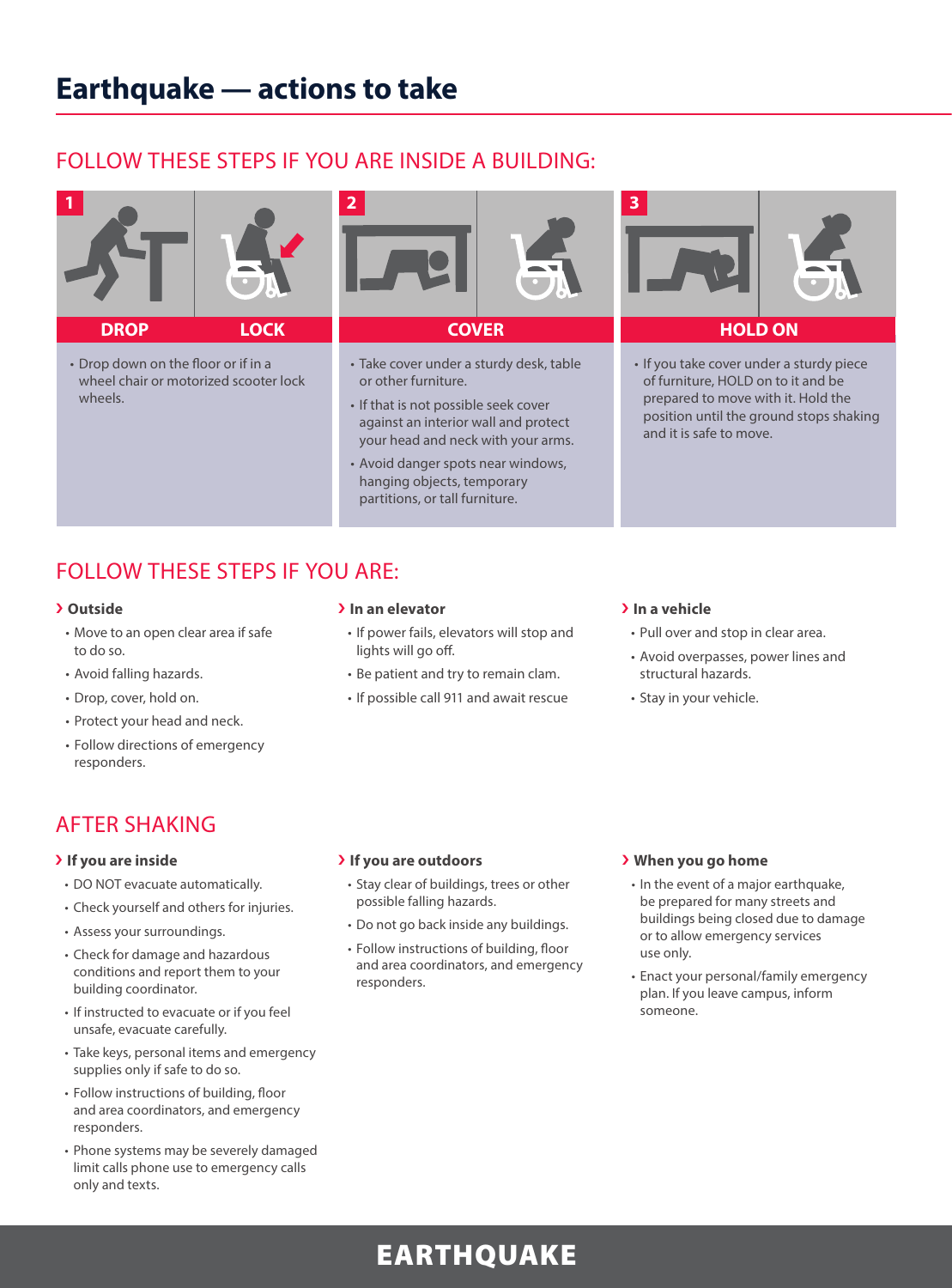## **Staying calm during CPR**

### STAY CALM — STOP AND THINK — CALL FOR HELP!

- › **Quickly assess the scene; is it SAFE for you to help?**
- › **Assess the victim. Unconscious? Breathing? Bleeding?**
- › **DO NOT move the victim unless for their immediate safety.**
- › **Be familiar with AED locations and obtain one from the lobby of your building if needed.**

#### › **If the injury/illness appears serious or if individual requests:**

- Call 911 IMMEDIATELY
- Give the persons' location, address, building, room number and instructions as to which entrance to come to.
- Inform dispatch what appears to be wrong, providing as much detailed information as possible.
- else to guide emergency responders to your location.

### 5-STEP CPR GUIDELINES

#### **LOOK, LISTEN, FEEL. IF NO SIGNS OF LIFE, START CPR AND SEND FOR THE DEFIBRILLATOR IMMEDIATELY!**







Perform CPR **CONTINUE CPR** until help arrives

- › **Airway tilt head lift chin check breathing**
- › **Breathing if not breathing perform compressions**
- › **Compressions 100 per minute compressions should be two inches deep**

• Stay with the person. Call campus police or send someone

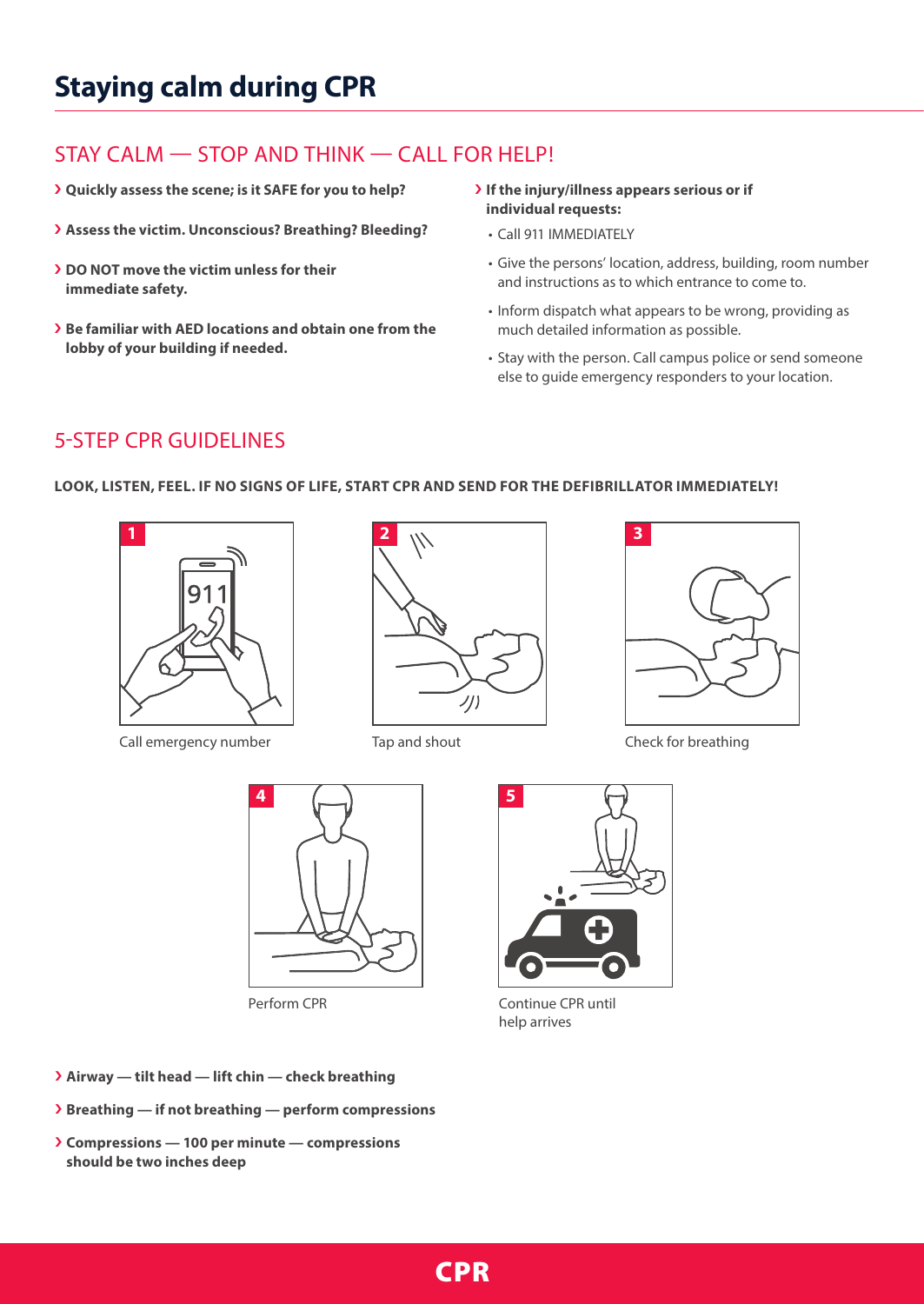### IF WARNED OF A SEVERE WEATHER EVENT

- › **Listen to radio, TV or internet for updates and advice.**
- › **Move people and equipment away from exposed rooms and windows.**
- › **Close curtains drapes or blinds.**

### DURING A FLOOD OR IF A FLOOD IS IMMINENT

› **Listen to radio, TV or internet for updates and advice.**

### DURING A SEVERE WEATHER EVENT

#### › **If outside**

• Take shelter in a protected, or low-lying area if safe to do so. Avoid falling and flying hazards. Protect your head and neck. Follow instructions of emergency personnel.

#### › **If inside, stay inside**

• Keep away from exposed windows until the storm passes. Shelter in the strongest part of the building, e.g. central corridors, stairwells, basements. If power fails remain calm. Stay clear of large glass atriums and roofs.

#### › **If inside a vehicle**

• Keep away from exposed windows until the storm passes. Shelter in the strongest part of the building e.g. central corridors, stairwells, basements. If power fails remain calm. Stay clear of large glass atriums and roofs.



### SEVERE STORM / TORNADO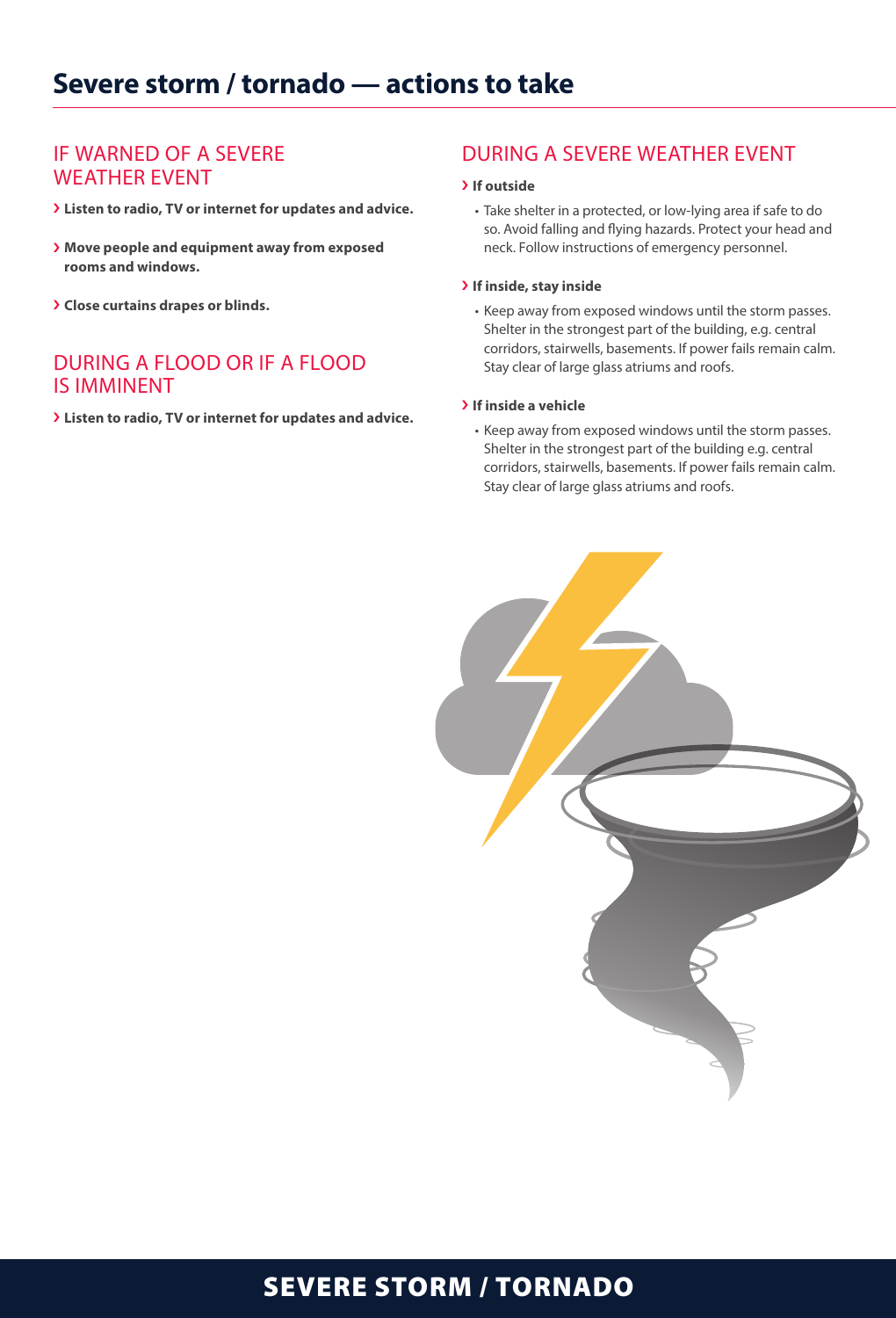## **Tips on how to identify a suspicious package**

#### **IF YOU RECEIVE OR DISCOVER A PACKAGE OR UNKNOWN DEVICE, DO NOT TOUCH IT, TAMPER WITH IT, OR MOVE IT! DAIL 9-1-1 AND / OR CAMPUS POLICE IMMEDIATELY TO REPORT IT.**

### LETTER AND PARCEL BOMB RECOGNITION

- Foreign mail, air mail and special deliveries.
- Restrictive markings, such as "confidential" or "personal".
- Excessive postage.
- Handwritten or poorly typed address.
- Incorrect titles or titles with no names.
- Misspellings of common words.
- Oily stains or discoloration on the exterior.
- Excessive weight.
- Rigid, lopsided, or uneven envelopes or boxes.
- Ticking sounds, protruding wires, or tinfoil.
- Excessive tape or string.
- Visual distractions.
- No return address.
- Powdery substance felt through or appearing on the item.
- Strange odors.

### PROCEDURES FOR HANDLING SUSPICIOUS PACKAGES AND MAIL

- Stay calm.
- DO NOT open the letter or package (or open further); DO NOT shake it or show it to others.
- Set it down gently on a stable surface.
- If possible, gently cover the package or letter (use a trash can, article of clothing, etc.).
- Shut off any fans or equipment that may circulate the material.
- Leave the area, close doors, and prevent others from entering by posting signs or guarding the area; and avoid physical contact with others to minimize exposure.
- To prevent spreading of any powder or hazardous substance, wash your hands thoroughly with soap and water.
- Others present when package was received should follow the same procedures.
- Contact the local police or campus police immediately to take further action.



### WHAT TO LOOK FOR

### SUSPICIOUS PACKAGE